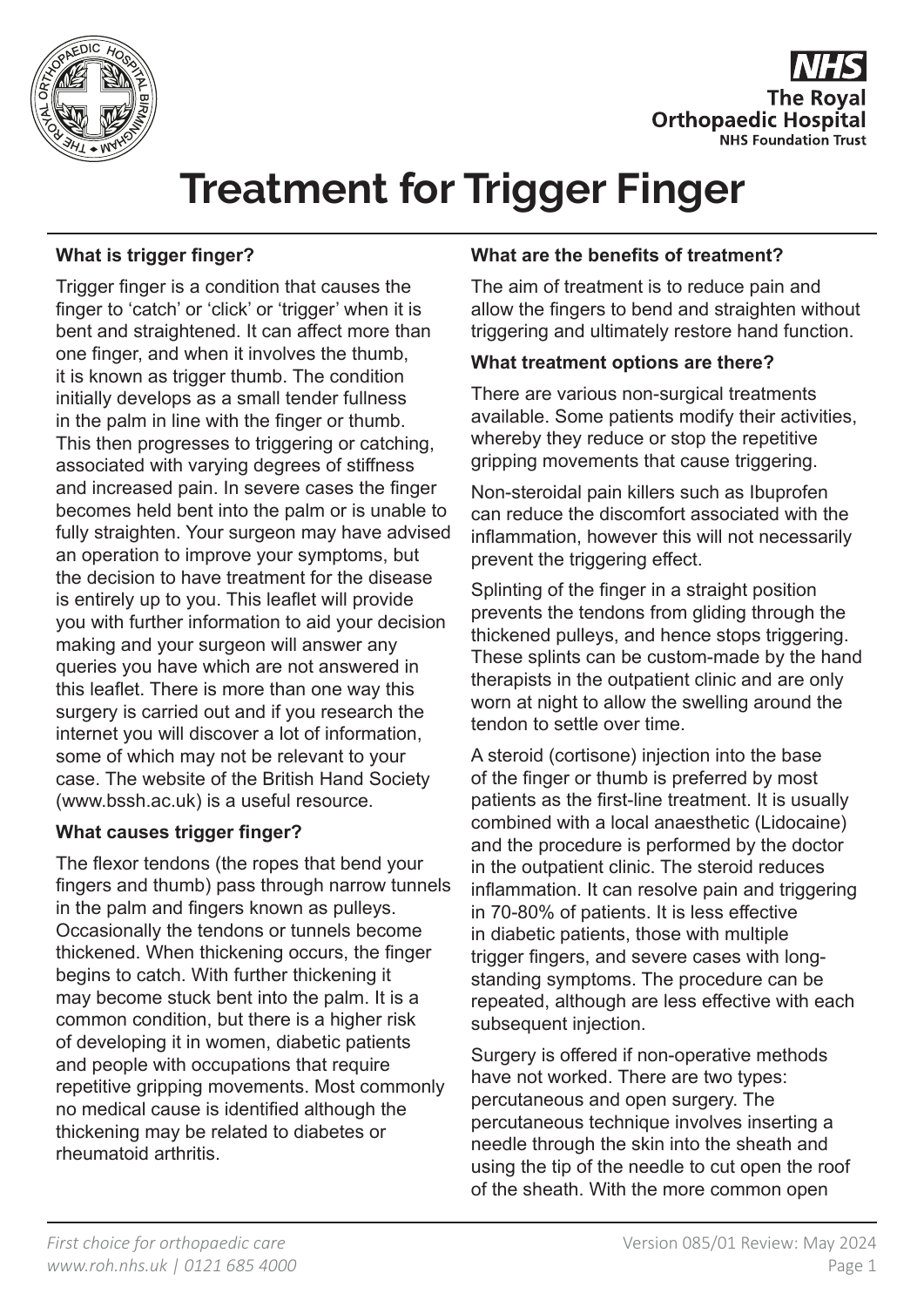

**The Roval Orthopaedic Hospital NHS Foundation Trust** 

# **Treatment for Trigger Finger**

technique, a cut (incision) is made at the base of the finger. This creates a better exposure for cutting the pulley.

#### **What happens on the day of surgery?**

Remove any rings before you come to hospital and if you are unwell or have any cuts on your hand or arm then please inform us before the day as this may require your operation to be delayed.

In the vast majority of cases a patient will have a local anaesthetic where the injection is in your hand and just part of your hand goes numb. Rarely in the case of multiple fingers or revision surgery you may require the whole arm to be numbed or opt for sedation or general anaesthetic (to go to sleep). Your surgeon will discuss these options with you during the consent process and also advise you if you are required to starve or not prior to the procedure.

On the day of surgery you will come to the Admissions and Day Case Unit (ADCU) and be seen by the nurse who will check your details, medications and past medical conditions and put a wrist band with your details on the arm we are NOT operating on (If we are operating on both hands this band is put on your ankle).

If you are having a general or axillary block anaesthetic you will be seen by the anaesthetist who will check your current health, ask specific questions about medications and when you have last eaten or drank. They will then discuss the details of the anaesthetic including the process, risks and answer any questions you have. They may then mark your arm with an 'A' if you are having an axillary block.

You will then be seen by one of the surgical team who will go over your procedure, consent form and answer any questions about the surgery or recovery. They will then draw a mark on the arm you are having the operation on.

When it is time, you will be asked to change into a theatre gown and walk with a member of the theatre team or porter to the theatre if able.

If having a local anaesthetic you will go straight into theatre where you will have your details checked again by a theatre nurse, be asked to lie on the operating table and the team will do a final check to make sure your details are correct and everything is in order. The surgeon will then inject anaesthetic into your hand and if required a tourniquet will be put on your arm. This is to stop the blood flow in the arm while the operation is taking place. It is a tight band around the top of your arm similar to having your blood pressure taken.

If you are having an axillary block or a general anaesthetic you will go into the anaesthetic room instead. Here your details will be checked again and the anaesthetist will perform the anaesthetic. If you have an axillary block, this takes 20-30 minutes to work and therefore you will spend this time waiting in the anaesthetic room. Both the anaesthetist and surgeon will check the arm is fully numb before surgery.

If staying awake for your surgery there is the option to listen to music or watch a video on the tablet screens and headphones we have in theatre. Alternatively, you can bring your own device to listen to music but you must have headphones.

Once the hand is numb, the surgeon makes an incision at the base of the finger and cuts the roof of the pulley sheath. Afterwards the skin is sutured and a bulky dressing is applied to protect the wound. Surgery time usually varies from 10-30 mins depending on the number of digits operated on.

You may go back to the ward straightaway or sometimes be sent to recovery for a short period if you have had a general anaesthetic. Once you are back on the ward the nurses will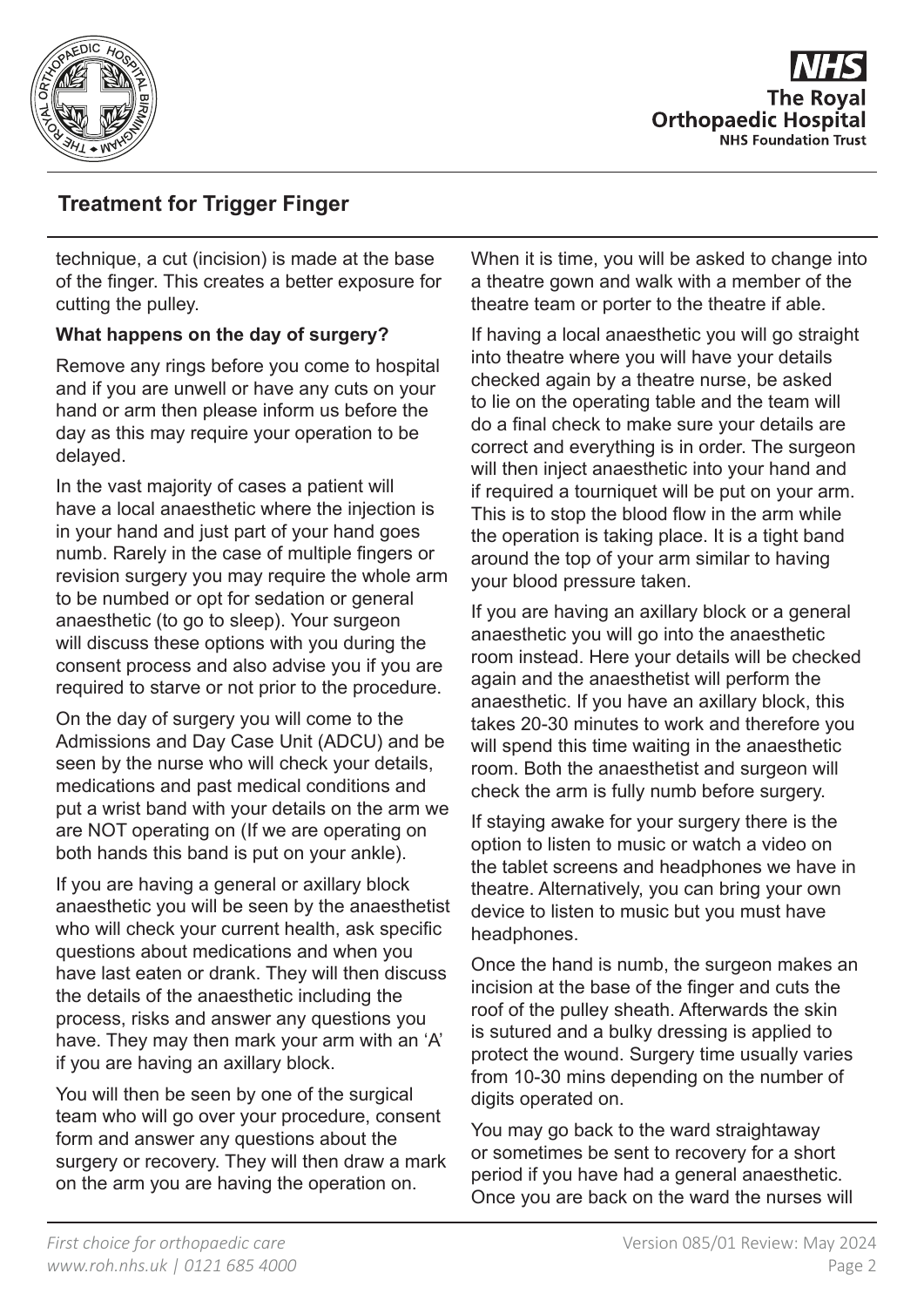

**The Roval Orthopaedic Hospital NHS Foundation Trust** 

# **Treatment for Trigger Finger**

make sure that you are sufficiently recovered from the operation before you are allowed home. You should ideally have someone to take you home and be with you overnight after the operation. Almost all patients will go home on the day of surgery. Very rarely, social or medical conditions require an overnight stay.

## **What should I do about my medication?**

Let the doctor know about your medication in the clinic. If you are having a general anaesthetic, sedation or axillary block you will be seen in the pre-assessment clinic before surgery and you will be advised exactly what to do regarding any medications that need to be reduced or stopped.

#### **What can I do to make the operation a success?**

If you smoke it is best to stop or reduce as much as you can. If you are diabetic you can reduce your risk of infection and poor wound healing by keeping your blood sugars stable. Please attend all dressing, doctor and hand therapy appointments after surgery and follow instructions on hand exercises to get the best function and recover following surgery.

#### **What complications can happen?**

Minor complications are uncommon in trigger finger surgery, whilst significant complications are even more rare. However, the more severe the disease and the more procedures have taken place before on the finger, the increased likelihood of a complication. Diabetic patients also have a higher risk of complications.The percentage values given below are estimates based on previous clinical studies in the medical literature. There are risks with the anaesthesia, and your anaesthetist will discuss them with you.

Pain – when operating on more than one finger at a time the patient may experience more pain and this can occasionally last longer than anticipated. We no longer provide antiinflammatory medication or Paracetamol as they are available over the counter. If we feel stronger pain killers are required they will be given to you on the day to take home. Scars may be tender for a number of months in 10% of patients.

Stiffness – Patients who have long-standing trigger finger, or have multiple digits operated on are at higher risk of stiffness (approximately 15%).

Chronic regional pain syndrome – This is a very rare condition but can happen in patients with more extensive surgery. There is increased pain and stiffness in the hand which may last many months and is treated with pain killers and physiotherapy.

Bleeding – Most wounds ooze a little and the dressing will usually soak this up and be fine until you are seen in a dressing clinic. Rarely there is increased bleeding which may soak the dressings. In this case please urgently contact the hospital and return for a change of dressing and review.

Infection and wound breakdown – Infections occur in 2% of cases although it is extremely rare to need further surgery. A course of antibiotics will normally cure the infection. The wound will be reviewed in the dressing clinic after surgery to assess for any healing issues or any infection.

Nerve and/or arterial injury – Bruising or cutting of a nerve can lead to a temporary or permanent loss of sensation in half or all of the finger. This is rare in a primary procedure but occurs slightly more frequently if previous operations have taken place on the finger. There is also a possibility of nerve injury if having an axillary block. Temporary tingling or numbness occur in 1 in 100 patients with